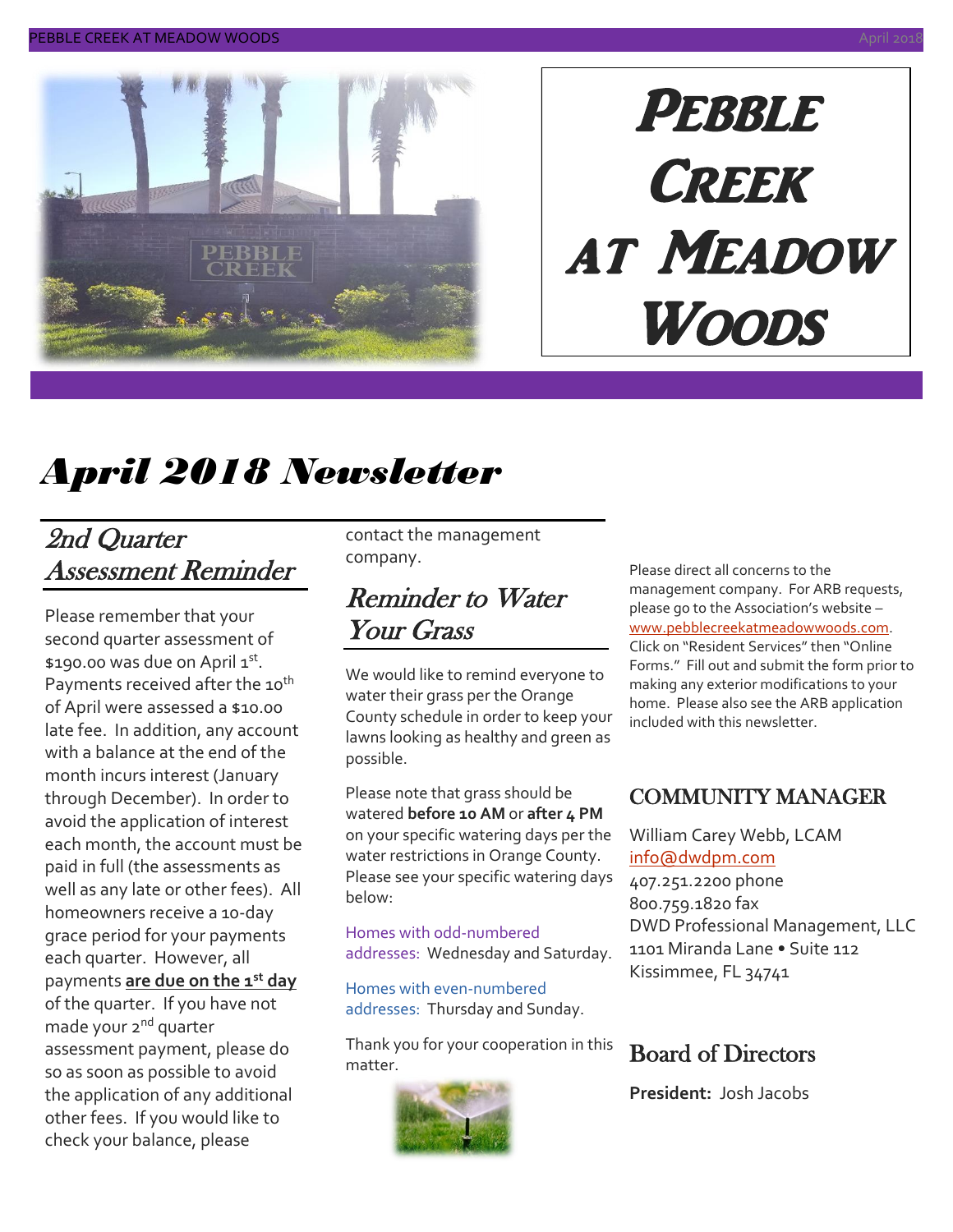### Clothes Dryer Vent Safety

Please remember the following safety tips regarding your clothes dryer vent. It is important to complete routine maintenance and follow safety procedures.





Failure to clean often leads to home clothes dryer fires!

#### Follow these simple safety tips to prevent a clothes dryer fire in your home!

- Have your dryer installed and serviced by a professional.
- Do not use the dryer without a lint filter. Clean the lint filter before and after each cycle.
- Do not forget to clean the back of the dryer where lint can build up.
- Check the venting system behind the dryer to make sure that it is not damaged, crushed or restricted.
- Make sure that the outdoor vent covering opens when the dryer is operating.





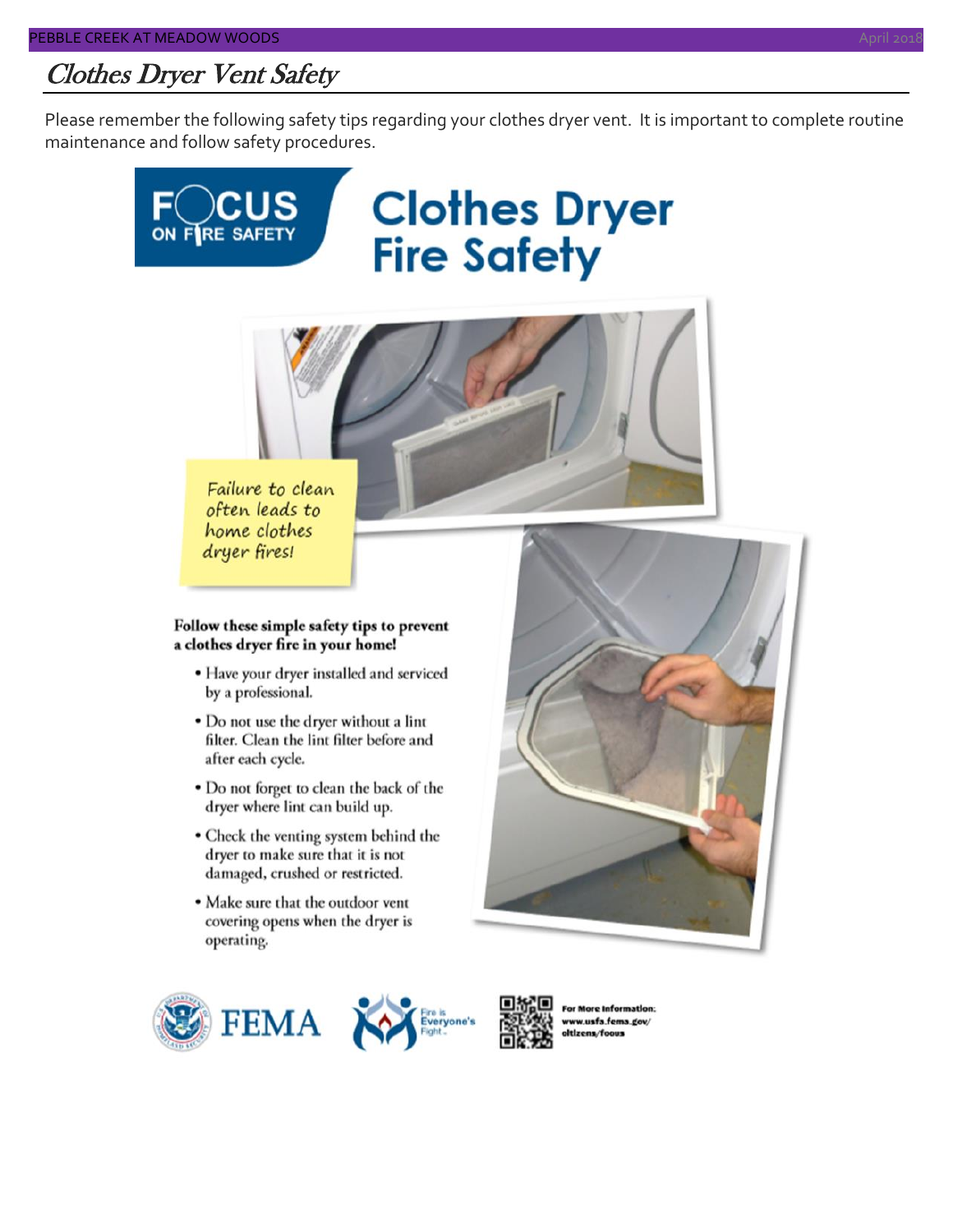#### Suspicious Activity

If you see people walking through the neighborhood looking into vehicles, looking into the windows of a home, trying to force open a door, or any other suspicious or illegal activities, please call the Orange County Sheriff's Department at (407) 836-4357. **The Sheriff's Department is the only organization charged with the protection of your property, and they are the only organization with the authority to approach and stop these people and their activities**. Thank you.

### Parking Regulations

If your vehicle is parked on the street at night in the community, your car may be towed. Per the rules and regulations of our community, all vehicles must be parked in your garage or driveway at night. If a vehicle is parked on the street between the hours of 12 AM – 6 AM, it may be towed **without warning at the owner's expense**.

If your vehicle or a vehicle of a guest is towed due to a violation of the parking rules and regulations, you should **contact the towing company to resolve the situation**. *Do not call DWD Professional Management regarding a towing issue*. The Board has not authorized the management company to make ANY exceptions to the parking rules and regulations. If you do not follow these parking rules, you will be towed **at your own expense** and **will not be reimbursed for any reason**.

The towing company's contact information is as follows: **Universal Towing and Recovery, 407-816-0102, 8808 Florida Rock Road, Lot 102, Orlando, FL 32824**. We greatly appreciate your cooperation in this matter.

### Pool Rules

Please be advised that the pool closes at sundown every day. No unauthorized people may enter the pool after this time. Many people ask why the Association has chosen to close the pool at sundown. The answer is simple. **We did NOT choose this time**. The State of Florida decided this for us! *Since there is not enough light per State guidelines, we must close the pool when the sun goes down*.

Next, there is a list of pool rules located in the pool area. Please take a minute and review these rules. One of the most important rules is the age limit for use. If you are under the age limit, *you may NOT use the pool without a parent or guardian being present.* Accidental drowning in a swimming pool is a leading cause of death in Florida for children. Please be advised there are no lifeguards at the pool, and the maintenance personnel are *not* trained in CPR or pool safety. Failure to comply with the Pool Rules may also result in you being asked to leave the area.

Thank you for your cooperation with this matter. If you have any additional concerns or questions regarding this issue, please contact the management office.

### Bulk Pick-Up Changes

On January 1, 2018, Orange County made changes to the bulk pick-up requirements. The County will now provide this service on a weekly basis without the need for an appointment. The day for bulk pick-up in our community is the same as for yard waste collection – Wednesday.

Per the County, please separate the bulk items from your normal yard waste. Also, please limit the bulk pick-up to 3 cubic yards and do not place the items in plastic bags as the garbage collectors will need to see the items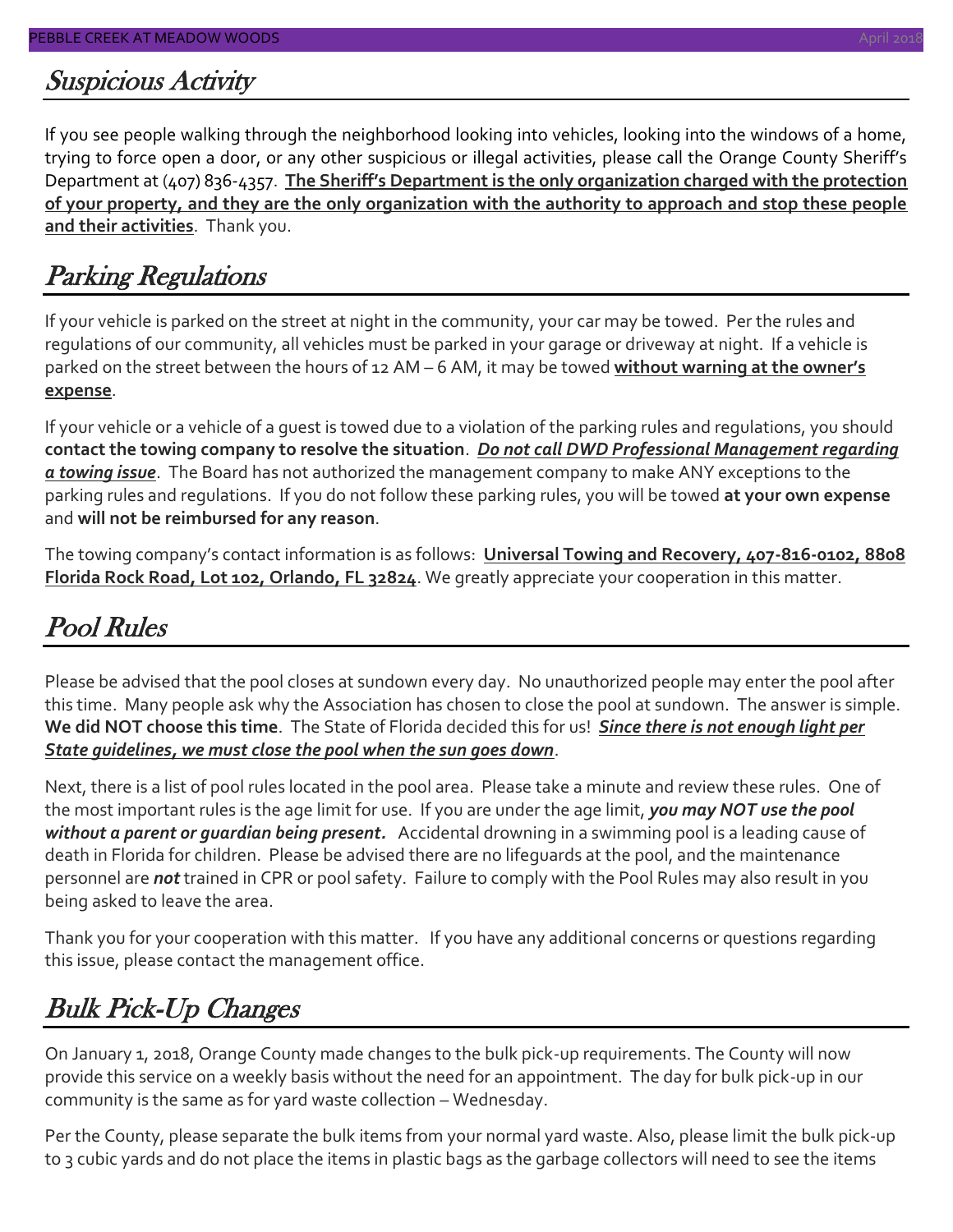they are picking up for collection. Finally, place the items at the curb no earlier than 6 PM the night before collection on Tuesdays and no later than 6 AM on the collection day on Wednesdays.

Please visit the following website to verify large items available for pick-up: [www.ocfl.net/GreenClean.](http://www.ocfl.net/GreenClean)

#### Feral or Unsupervised Animals

It has been brought to the attention of the Board that some of the residents are feeding the stray animals in the community or they are allowing their animals to roam outside without supervision. According to Orange County Animal Control anyone who feeds stray/feral animals is considered the owners of these animals and is responsible for them. Please follow all Orange County ordinances regarding feral animals and please supervise and leash all pets when they are outside of your home. Allowing pets to roam freely outside poses a danger to your pets as well as to people within the community. Thank you for your cooperation and understanding.

#### Monthly Property Inspections

The community management company is tasked by the Board of Directors each month to complete an inspection of all properties within the community. Below is a list of some of the violations that they will be on the look-out for during these inspections:

- 1) Lawns that need maintenance or full replacement (weeds, dead spots, irrigation issues, etc.)
- 2) Houses that may need pressure washing or painting. Please be aware if the paint looks faded over 50% of the visible structure, if the concrete blocks are showing through the paint over 10% of the visible structure, or if there are settling cracks throughout the home that require caulking, then we will ask for the homeowner to repaint the house
- 3) Roofs that need pressure washing.
- 4) Fences in need of cleaning and/or repair
- 5) Driveways that may need repairs or pressure washing
- 6) Weeds and grass in flower beds and missing mulch or stones in flower bed area
- 7) Roofs with mold or broken/missing shingles
- 8) Parking in the grass
- 9) Commercial vehicles, recreational vehicles, or trailers in driveways

The community management company's staff members will inspect each property from the road in a vehicle, and they will take pictures of any violations. They will not go onto your property to complete their inspection. Please be kind to the inspectors when they are completing their monthly inspections. The staff members will always identify themselves when approached if you have questions. However, please do not approach them in a hostile or negative manner. They are there to complete a job as directed by the Board of Directors and to help the community.

If the inspectors find any problems with the exterior of your home, the management company will send you a letter notifying you of the violation. If you receive a violation letter, please feel free to contact the management company via email or by phone if you have any questions or if you need more time to correct the area of concern. The management company will work with you to make the needed improvements. Communication is very important so we can work together to maintain and improve our property values. Thank you for your cooperation regarding these matters.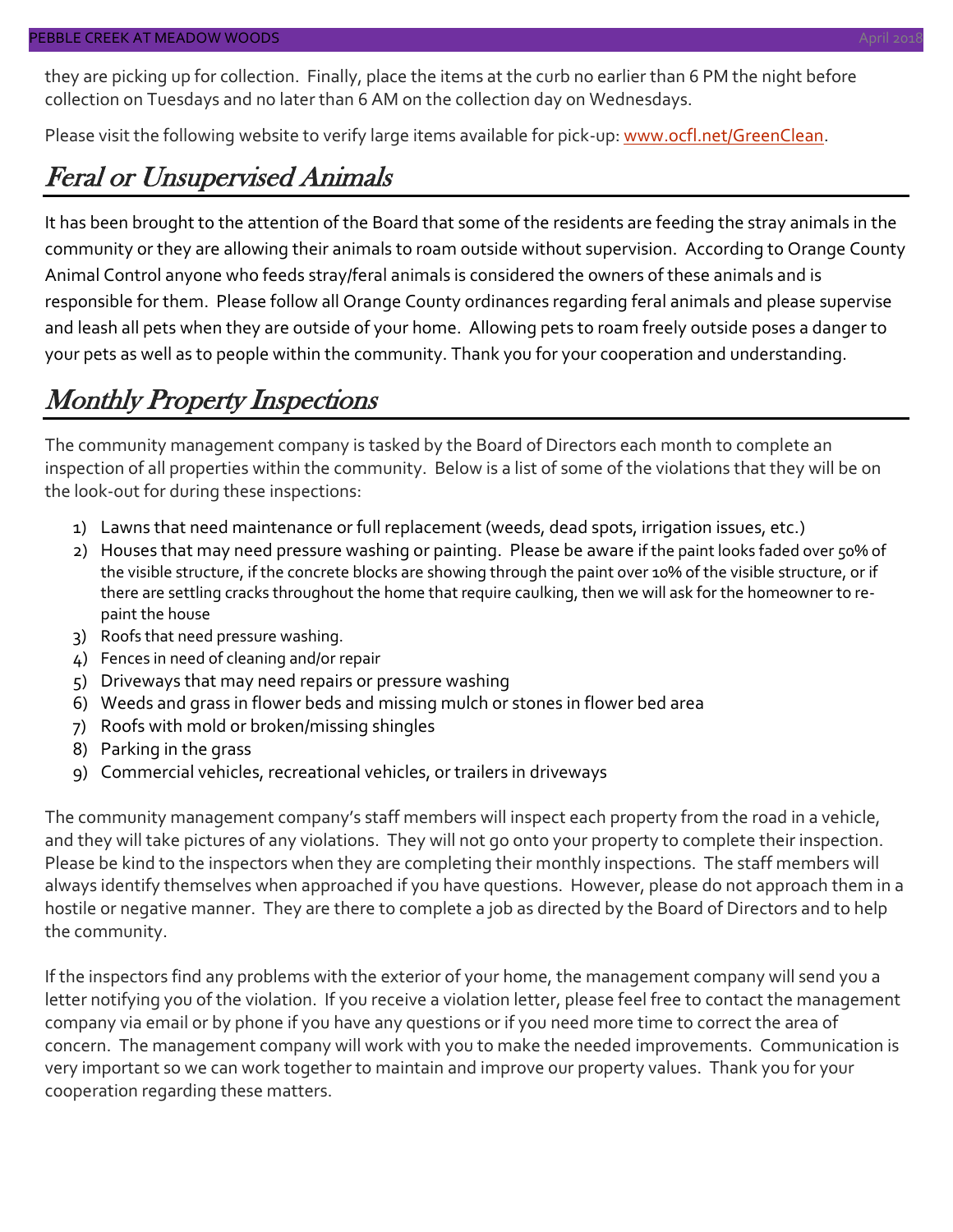## Architectural Changes Require Board Approval – Please Read

The Board of Directors is aware that several owners will need to repair and/or replace their roofs or make other architectural changes due to damages sustained during Hurricane Irma. **However, all changes must still first be approved by the Pebble Creek at Meadow Woods Architectural Review Committee (ARC).** On our recent community inspections, we have found several owners who have started roof repairs without obtaining approval first. It is important that you obtain Board approval before beginning your project. **You must ensure that the roof shingles are an approved color before installation.**

The ARC application form is included with this newsletter and may also be found on the Pebble Creek website, [www.pebblecreekatmeadowwoods.com.](http://www.pebblecreekatmeadowwoods.com/) Please fill out and return the form to the management office at your earliest convenience. Please include the survey of your property and/or samples of the proposed change as requested on the application (i.e., a fence installation requires a property survey and repainting the exterior requires paint samples).

The Architectural Review Committee will expedite these applications if the exterior changes required are due to hurricane damage. If you have any questions or concerns regarding this process, please call or email the management office at 407-251-2200 or [info@dwpdm.com.](mailto:info@dwpdm.com)



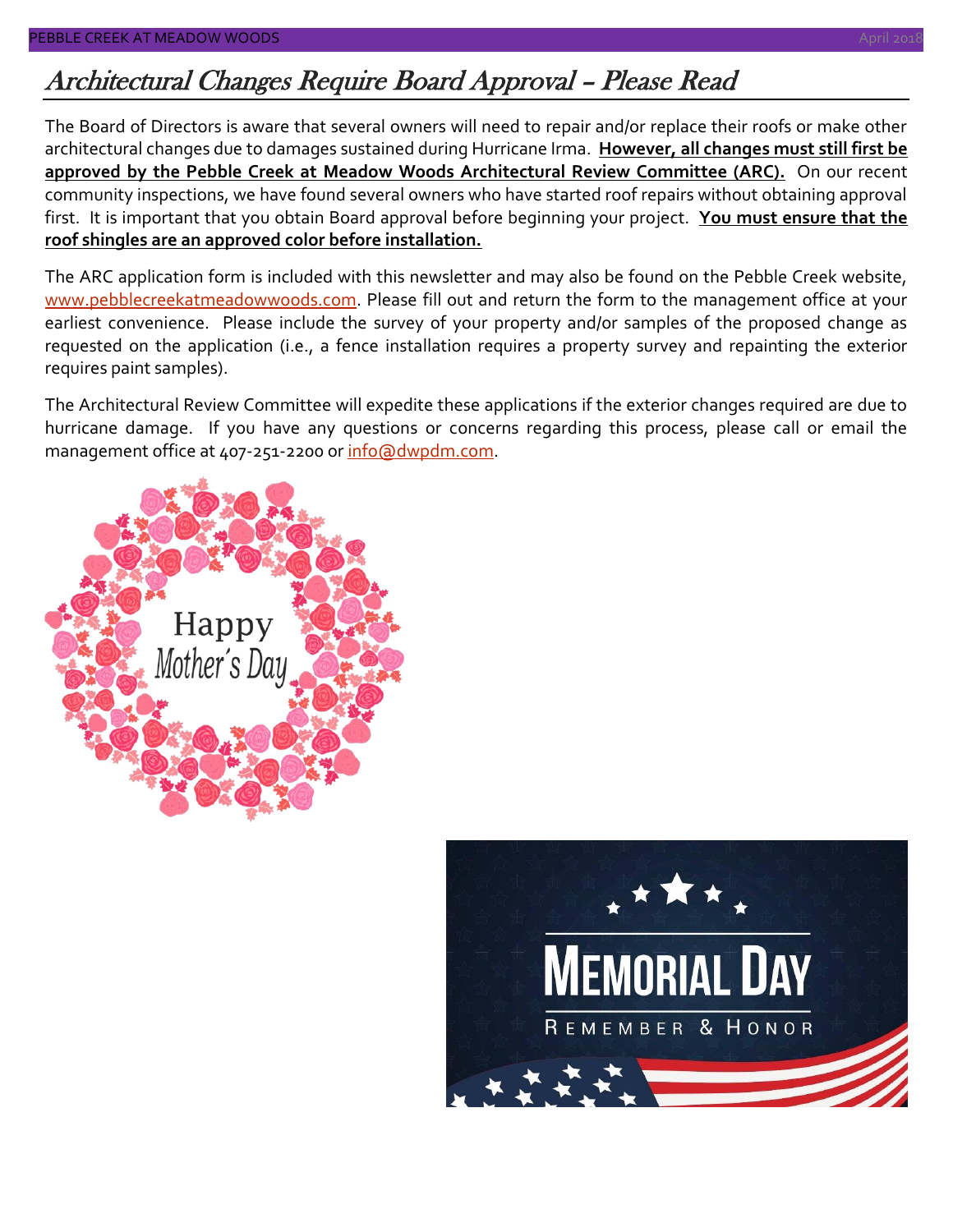#### **PEBBLE CREEK AT MEADOW WOODS HOMEOWNERS' ASSOCIATION, INC.** MAIL OR EMAIL FORM TO: 1101 Miranda Lane, Suite 112, Kissimmee, FL 34741

PHONE: 407-251-2200 FAX: 800-759-1820 EMAIL: [info@dwdpm.com](mailto:info@dwdpm.com)

#### **ARCHITECTURAL REVIEW BOARD (ARB) APPLICATION**

|              |                                                                 |                                                                                                                   |  | In Accordance with the Declaration of Covenants, Conditions and Restrictions and the Association's Rule and Requlations, Installation |  |
|--------------|-----------------------------------------------------------------|-------------------------------------------------------------------------------------------------------------------|--|---------------------------------------------------------------------------------------------------------------------------------------|--|
|              | must conform to this approval and the Association's quidelines. |                                                                                                                   |  |                                                                                                                                       |  |
|              |                                                                 | I hereby request consent to make the following changes, alteration, renovations and /or additions to my property. |  |                                                                                                                                       |  |
| () Fence     |                                                                 | () Swimming Pool () Lawn Ornament () Screen Enclosure                                                             |  | () Landscaping                                                                                                                        |  |
| ( ) Patio    | ( ) Exterior Color                                              | () Lawn Replacement                                                                                               |  |                                                                                                                                       |  |
| Description: |                                                                 |                                                                                                                   |  |                                                                                                                                       |  |

Attach two (2) copies of the property survey that shows the locations of the proposed change, alteration, renovation or addition.

\_\_\_\_\_\_\_\_\_\_\_\_\_\_\_\_\_\_\_\_\_\_\_\_\_\_\_\_\_\_\_\_\_\_\_\_\_\_\_\_\_\_\_\_\_\_\_\_\_\_\_\_\_\_\_\_\_\_\_\_\_\_\_\_\_\_\_\_\_\_\_\_\_\_\_\_\_\_\_\_\_\_\_\_\_\_\_\_\_\_\_

Attach two (2) drawings of your plan(s). Attach two (2) color samples, if applicable.

#### **NOTE: Applications submitted by fax or without two (2) copies of the survey, drawing, or color sample will be considered incomplete. If an application is incomplete, it will not be processed and will be returned to you.**

I hereby understand and agree to the following conditions.

- 1. No work will begin until written approval is received from the Association. You have 60 days from the approval date to complete the work. If not, then you must reapply for ARB approval.
- 2. All work will be done expeditiously once commenced and will be done in a professional manner by a licensed contractor or myself.
- 3. All work will be performed timely and in a manner that will minimize interference and inconvenience to other residents.
- 4. I assume all liability and will be responsible for any and all damages to other lots and/or common area, which may result from performance of this work.
- 5. I will be responsible for the conduct of all persons, agents, contractors, subcontractors and employees who are connected with this work.
- 6. I am responsible for complying with all applicable federal, state and local laws, codes, regulations and requirements in connection with this work. I will obtain any necessary governmental permits and approval for the work.
- 7. Upon receipt DWD Professional Management, LLC will forward the ARB Application to the Association. A decision by the Association may take up to 30 days. I will be notified in writing when the application is either approved or denied.

ALL HOMEOWNERS ARE RESPONSIBLE FOR FOLLOWING THE RULES AND GUIDELINES OF THEIR ASSOCIATION WHEN MAKING ANY EXTERIOR MODIFICATIONS.

| Signature of Owner(s): |  |
|------------------------|--|
|------------------------|--|

| <b>DO Not Write Below This Line</b> |             |                  |            |                 |  |  |  |
|-------------------------------------|-------------|------------------|------------|-----------------|--|--|--|
| This Application is hereby:         | () Approved |                  | ( ) Denied |                 |  |  |  |
|                                     |             |                  |            |                 |  |  |  |
|                                     |             |                  |            |                 |  |  |  |
|                                     |             |                  |            |                 |  |  |  |
|                                     |             |                  |            |                 |  |  |  |
| <b>Date Received</b>                |             | Mailed to Assoc. |            | Mailed to Owner |  |  |  |